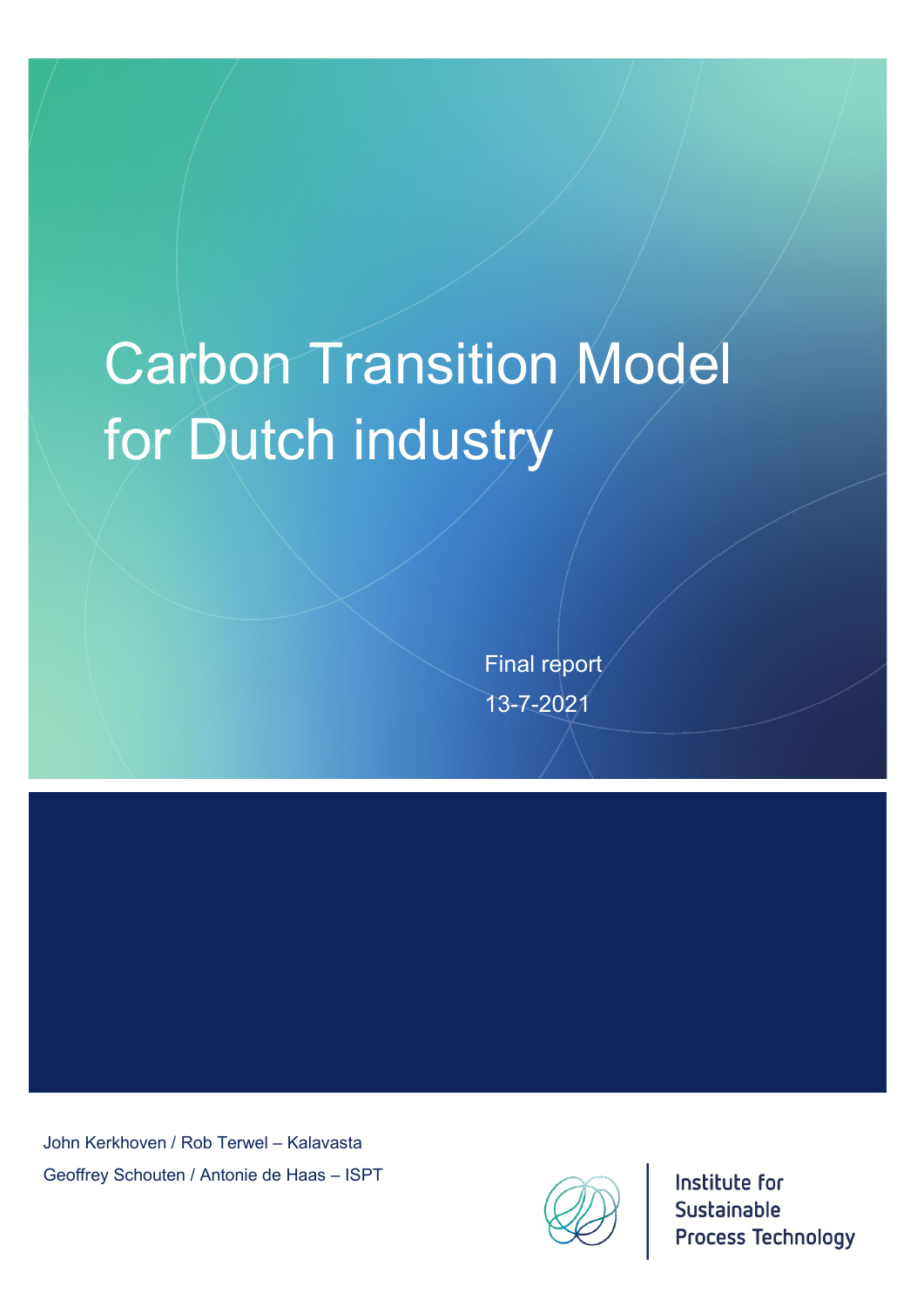

# **Final report**

| Project Number RVO and/or ISPT(-TKI) | SI-50-10                                         |
|--------------------------------------|--------------------------------------------------|
| Project Title + Acronym              | Carbon Transition Model for Dutch Industry (CTM) |
| Secretary (penvoerder)               | <b>ISPT</b>                                      |
| Name Cluster Director                | Andreas ten Cate                                 |
| Name project leader                  | John Kerkhoven                                   |
| Funding                              | <b>TKI Toeslag</b>                               |
| Project start                        | 10-07-2020                                       |
| Project original end date            | 31-03-2021                                       |
| Project final end date               | 31-03-2021                                       |

# **Partners**

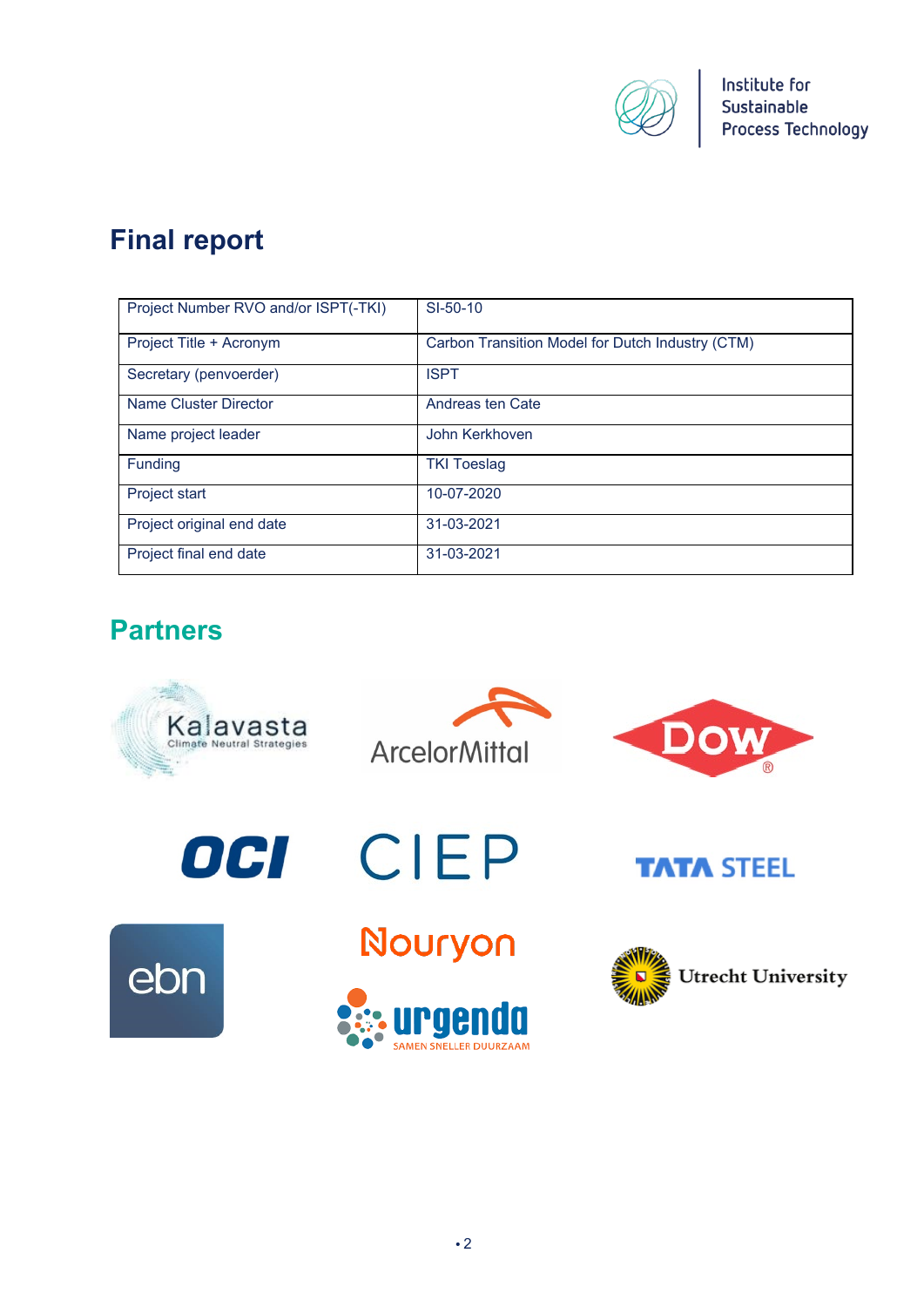

# **Final report**

# **1. Summary**

We believe that the dialogue between government, energy sector, industry and society on possible pathways towards a circular and carbon neutral process industry in The Netherlands can only be successful when everybody has access to the same information.

Therefore, the Carbon Transition Model initiative was started to develop a transparent, fact based, open source model to facilitate just that. The Model can be used to explore different scenario's together, whereby the consequence of certain choices become clear and a mutual and coherent understanding of the (combination of) various transition options towards 2030 and 2050 evolves.

The Carbon Transition Model will facilitate the process to make the right fundamental choices, at the right time and in a cooperative way.

In this project, version 1.0 (a working prototype) of the Carbon Transition Model has been developed.

#### **2. Introduction**

In order to achieve the challenging CO<sub>2</sub> emissions reduction targets as agreed in the Paris agreement and in the Dutch climate agreement, fundamental changes and radical transitions are needed.

For the Dutch, fossil intensive industry, in particular the petrochemical and process industries (the 'basisindustrie' which is a major pillar of the Dutch economy), the energy transition and the transition from a fossil-driven, linear economy to a net-zero emission, circular economy are two major, systemic transitions. These transitions interlock and will fundamentally change the economic logic and logistical interconnectedness of the industry. This dual transition will disrupt and reorganize current value chains.

Currently, (sub)sectors, companies and industry clusters individually try to develop strategic plans on how and at what costs they could reduce carbon emissions. Most of these plans have included a limited scope and focus on a small part of a large, interconnected and clustered industrial system.

There is a need to put the plans and specific technology development in the perspective of a large, interconnected and clustered industrial system by assessing these plans and developments for their impact on national, (EU regional and global) physical flows of carbon. Combined with the need for mutual understanding of the associated constraints, dependencies and opportunities of the dual transition. Only in such a system-in-transition context we can get a better grip on what emissions are produced and how they can be reduced. For that purpose, we propose to build an integral Carbon Transition Model, where carbon flows take center stage.

#### **Motivation**

The Dutch, fossil intense industrial sector is for geographic and historic reasons relatively large compared to other countries. Dutch emission reduction is therefore to a large extent dependent on the changes that can be made to the industrial sector. And there are many ways to achieve emission reductions in industry but each option has its own (dis)advantages.

Hence, the industry is facing major uncertainty, which is even more prominent under the common circumstances (Covid-19). Various stakeholders keep an eye on each other and wait for or expect the other to act first, resulting in inactivity amongst all stakeholders.

The consortium partners strongly believe that the Carbon Transition Model holds the promise to reduce uncertainty by facilitating cooperation and integration of expertise, experience and individual visions on potential transition options. The resulting new relations and connections across sectors will re-activate stakeholders to start acting together on the challenges that are staring us in the face.

In other words, the consortium aspires to contribute to the acceleration of the CO<sub>2</sub> emission reduction and the deployment of (new) circular carbon value chains in the Netherlands.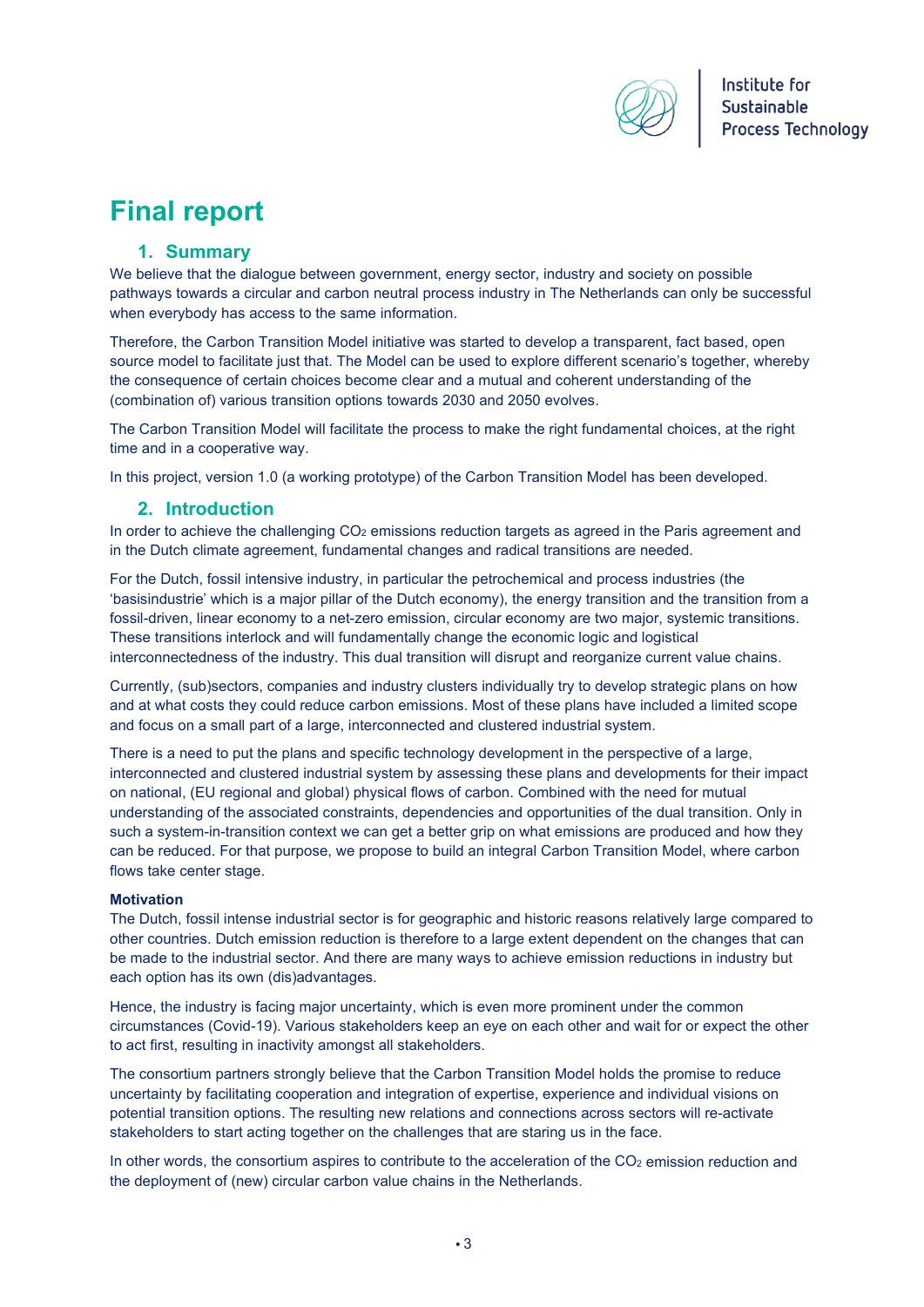

# **3. Objective(s)**

In this project we have built a first version (prototype) of the Carbon Transition Model (CTM) that should allow the user to explore not only what emission reduction options exists, but also understand how they interact and see their impact on the greater Dutch industrial system, taking into account import and export of both energy, feedstock, intermediate and final products.

The Carbon Transition Model is designed to:

- 1. allow structured analysis of transition pathways;
- 2. let users experience how certain transition options have an effect on the industrial system and carbon flows within, and vice versa;
- 3. allow for mutual learnings and shared experience to create actionable insights on a level that individual organizations or (sub)sector at their individual level do not have;
- 4. support multi-stakeholder informed decision making;
- 5. identify new value chains and sector coupling aimed at reducing carbon emissions;
- 6. lead to new knowledge and insights to be used for further development and scale up of CCUtechnologies;

The development of CTM is a joint effort with input from universities, knowledge institutes, consultants, civil society organizations and industry. Together they have defined the pathways that need to be taken into account in version one of the CTM. Data has been collected with regards to historic emissions and energy, feedstock and product flows. These data have been integrated in a model that allow the user to change the historic (validated) base year into a future year with old and new pathways. For every change the user makes, the model provides instant feedback on key parameters like emissions, volumes and costs. The integrated model has been tested and validated by all consortium partners. The final deliverable of this project is a prototype the Carbon Transition Model, incl. a User Guide, Conceptual Design and Technical Documentation.

# **4. Project execution**

#### **a. Work breakdown structure**

The project is structured in four work packages, whereby work package 1-2 were executed sequentially and work package 3 and 4 in parallel to 1 and 2:

1. WP1 - Scope, Data Inventory, base model historic year - scope setting for model setup, collection and harmonisation of data to build a national model and model development for base year (back-end of the model)

2. WP2 - Base model development for future years, additional data gathering for future years and addition of new pathways to carbon neutrality including new cluster connections (back-end of the model) and user interface development (front-end of the model)

3. WP3 - Multi-stakeholder validation, verification and analysis - going stepwise over the use-case levels the models will be explored

4. WP4 - Substantive technical supervision - coordination and supervision of work progress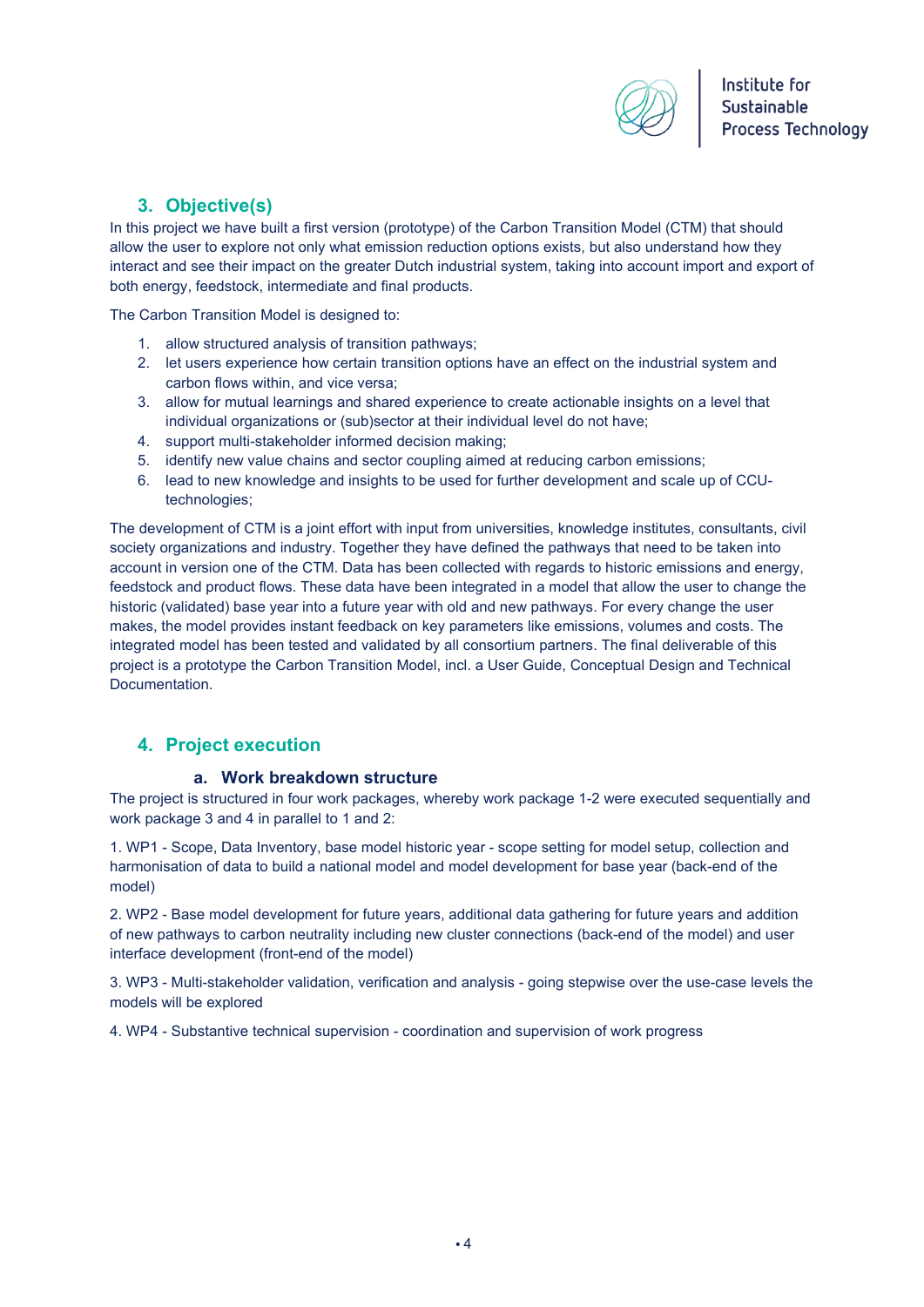

## **b. Planning**

*Table 1 Overall project Gantt chart*

|                 | July | Aug | <b>Sept</b> | Oct | <b>Nov</b> | <b>Dec</b> | Jan | Feb | <b>March</b> |
|-----------------|------|-----|-------------|-----|------------|------------|-----|-----|--------------|
| <b>WP 1.1</b>   |      |     |             |     |            |            |     |     |              |
| <b>WP 1.2</b>   |      |     |             |     |            |            |     |     |              |
| <b>WP 2.1</b>   |      |     |             |     |            |            |     |     |              |
| <b>WP 2.2</b>   |      |     |             |     |            |            |     |     |              |
| WP3             |      |     |             |     |            |            |     |     |              |
| WP <sub>4</sub> |      |     |             |     |            |            |     |     |              |

#### **c. (Justifications for) relevant changes with respect to project plan**

There have been no substantive changes to the project plan, except that more time was taken for the Multistakeholder validation, verification and analysis exercise and the demo and exploration sessions. These sessions have resulted in the need for further development of the CTM.

## **5. Budget**

#### **a. Budget and realized costs**

|                                       | <b>BEGROTING</b> |                |        |         | <b>REALISATIE</b> |                |        |         |  |
|---------------------------------------|------------------|----------------|--------|---------|-------------------|----------------|--------|---------|--|
| <b>Partners</b>                       | kosten           | financiering   |        |         | kosten            | financiering   |        |         |  |
|                                       |                  | <b>TKI</b>     | cash   | in kind |                   | <b>TKI</b>     | cash   | in kind |  |
| <b>ISPT</b>                           | 93.400           | 42.360         | 51.040 |         | 94.000            | 42.360         | 51.040 | 600     |  |
| <b>OCI Nitrogen</b>                   | 6.000            | 3.000          |        | 3.000   | 6.000             | 3.000          |        | 3.000   |  |
| <b>DOW</b>                            | 6.000            | 3.000          |        | 3.000   | 6.000             | 3.000          |        | 3.000   |  |
| <b>Nouryon</b>                        | 3.000            | 1.500          |        | 1.500   | 5.040             | 1.500          |        | 3.540   |  |
| <b>Arcelor</b><br><b>Mittal</b>       | 6.000            | $\Omega$       |        | 6.000   | 6.000             | $\overline{0}$ |        | 6.000   |  |
| <b>Tata Steel</b>                     | 4.800            | 2.400          |        | 2.400   | 4.800             | 2.400          |        | 2.400   |  |
| <b>EBN</b>                            | 6.000            | $\overline{0}$ |        | 6.000   | 6.000             | $\Omega$       |        | 6.000   |  |
| <b>Urgenda</b>                        | 4.800            | 2.400          |        | 2.400   | 4.800             | 2.400          |        | 2.400   |  |
| <b>CIEP</b>                           | 4.800            | 2.400          |        | 2.400   | 4.800             | 2.400          |        | 2.400   |  |
| <b>Universiteit</b><br><b>Utrecht</b> | 30.000           | 24.000         |        | 6.000   | 30.625            | 24.000         |        | 6.625   |  |
| <b>Totaal</b>                         | 164.800          | 81.060         | 51.040 | 32.700  | 168.065           | 81.060         | 51.040 | 35.965  |  |

*Table 2 Overall project Gantt chart*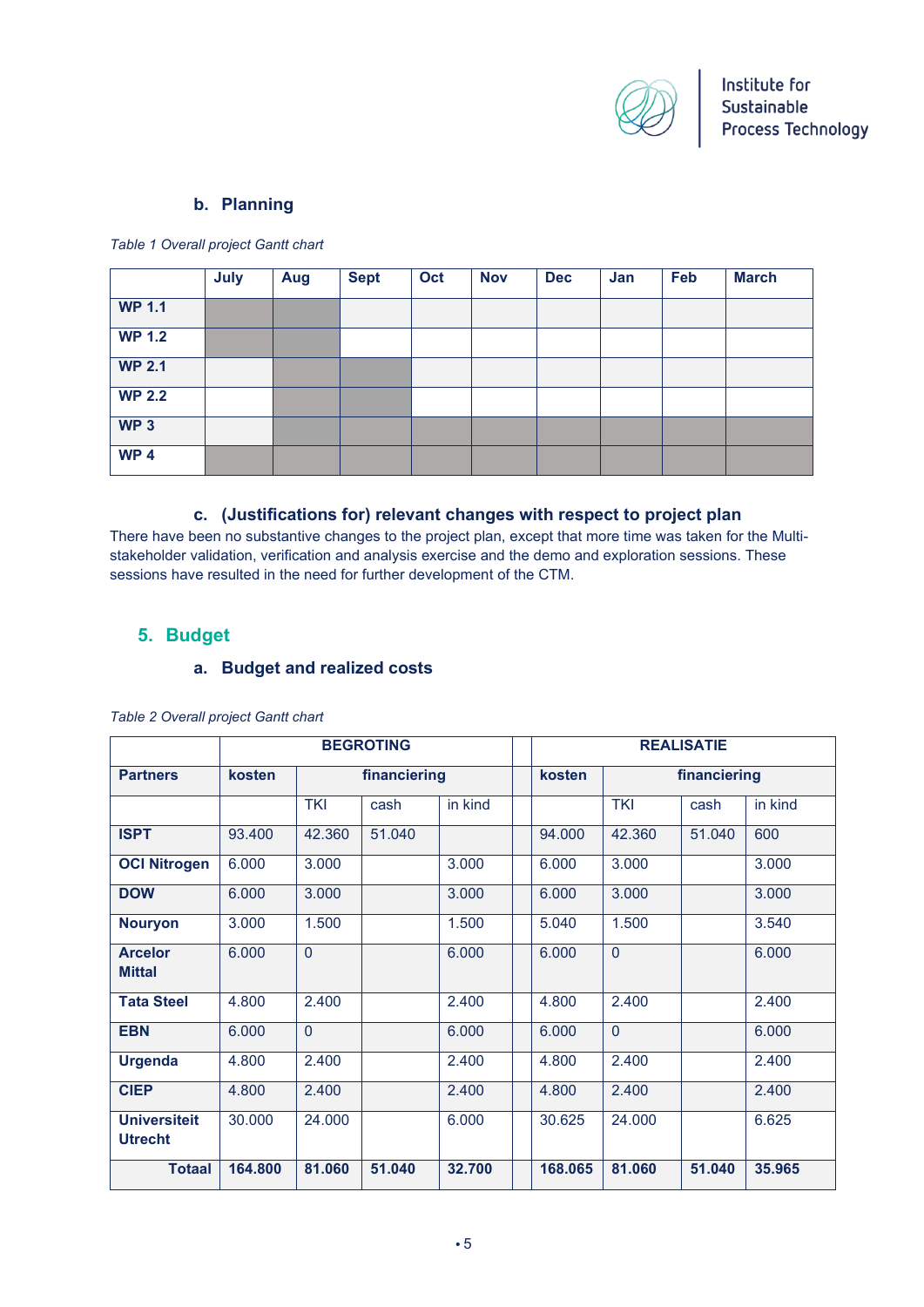

### **6. Results**

#### **a. Carbon Transition Model tool**

The Carbon Transition Model has been developed as an MS Excel based tool for this phase. It has been designed as a series of tabs with all data, including a full material and energy balance for every process modelled. In addition, an interface has been build that allows the user to explore various scenario's.

In version 1.0 of the Carbon Transition Model, the production sites of the 12 (+1) large emitters in the Dutch (Belgian) Industry have been modelled. Each industrial site that is contained in the model can be approached by its own interface. The interface consists of several panes, such as a dynamic simplified process flow diagram of the site and two user-adjustable parameter boxes. One for feedstock & energy use and one for technologies & production. Finally, it contains a two dashboards: one to report on indicators at a site-level and one to report on indicators at industry / national level.



A screenshot of the interface for a fertilizer site is presented below.

#### **b. Feedstock pools**

During the model development and the validation / exploration sessions, the idea originated to keep track of the by-products that were resulting from certain processes and/or the implementation of a new technology for that process. This resulted in the incorporation of the concept of feedstock pools, allowing material exchange between industrial sites in analogy to the 'copper plate' principle for electricity. This allows the user to explore not just how to reduce emissions on a site in isolation, but also on a system level through integration and synergies. For version 1.0 of CTM, the supply, demand and exchange of  $CO<sub>2</sub>$ , CO, CH<sub>4</sub> and H2 are tracked.

Here below, the feedstock pool concept is illustrated. Note that it is also possible to perform conversions across pools; e.g. take methane from the methane pool to supply hydrogen to the hydrogen pool through steam methane reforming.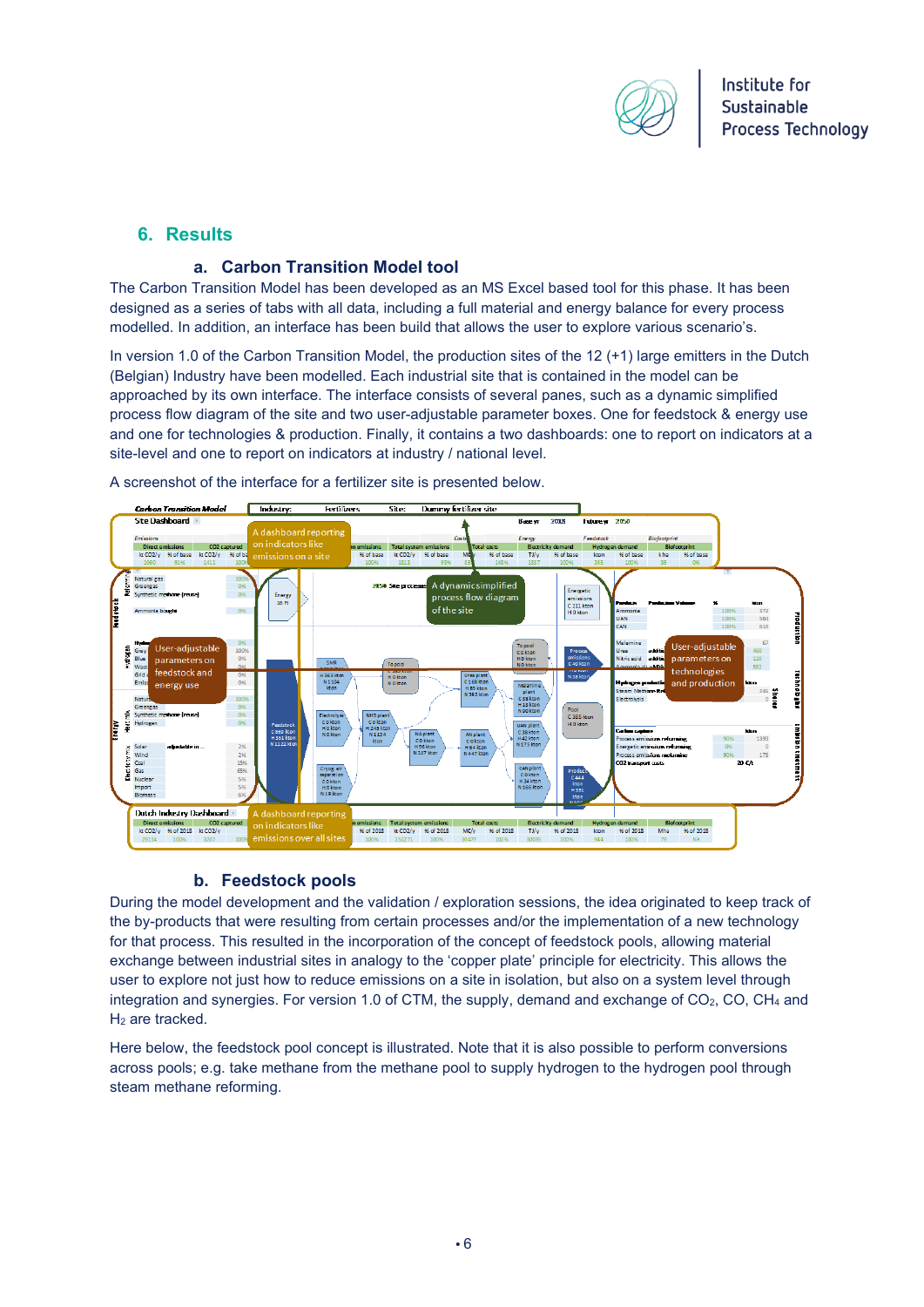



#### **c. Seven routes for CO2 emission reduction**

There are various routes for industrial sites to reduce their emissions and provide feedstock to other sites from their "new" waste gases. The large industrial emitters have seven base routes to reduce their emissions. Each of these routes can reduce emissions to zero. Some routes can be mutual exclusive, while others can be complementary. Depending on the route, industries start to emit different "waste" products (often gases). These "waste" gases, if available in a "feedstock pool", can be input for other industries, where they can replace fossil feedstock.

Seven base routes to emission reduction for large fossil based industrial sites are distinguished:



Each node 1-7 is further described below:

- 1. A different energy carrier and or a different feedstock, both can be NL sourced or imported
- 2. A change in industrial process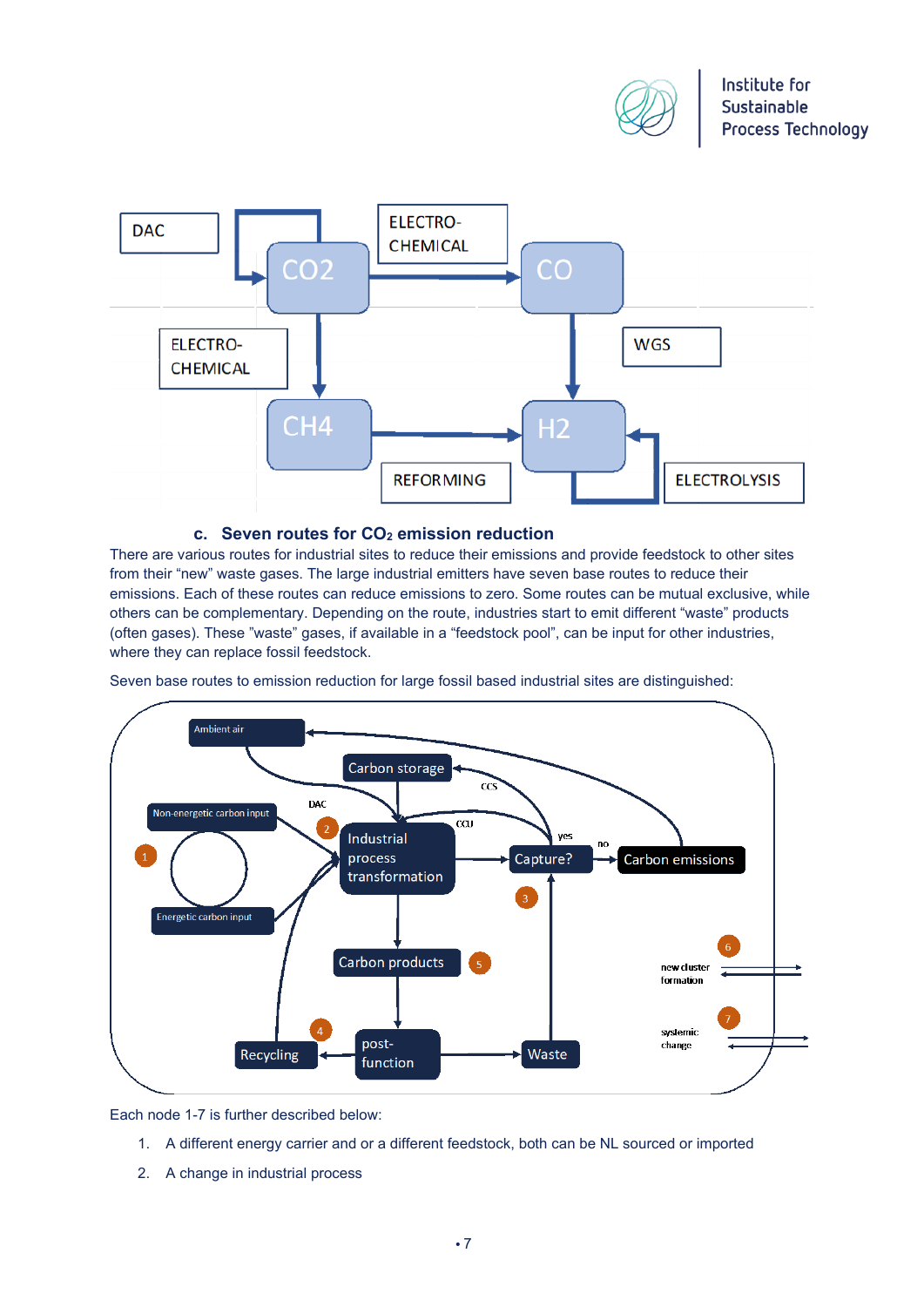

- 3. Capture of any greenhouse gas emissions from a site and possible storage and/or reuse and/or direct air capture
- 4. Recycling of products containing carbon at the end of their life, either thermal of mechanical
- 5. Volume reduction of the production of products containing carbon and/or removal of the carbon in the end product
- 6. A consequence of changes in 1-5 might be that a site has "new waste gasses that can be used by another industry to replace fossil fuels
- 7. As time goes by CO2 intensity of electricity consumed by a site will go down if taken from the grid

All results and explanations can be found in the *"Carbon Transition Model (CTM) Version 1.0 - User Guide, Conceptual Design and Technical Documentation"*

# **7. Discussion**

#### **a. Results**

While each emission reduction route leads to new demands on infrastructure, there is no proper overview of the best routes available. Each route places different demands on the infrastructure that is needed. Each addition and subtraction from the "feedstock pool" places different demands on the infrastructure and there is no proper quantitative overview of what all the routes mean in terms of volume and costs. There is no consensus on what the best choices are, although it is certain that they will differ per site.

In a planned follow-up of the Carbon Transition Model initiative, the results acquired in this project will be further aligned in cooperation with the grid operators. Therewith, CTM can reduce strategic uncertainty in infrastructure investments, with regards to industry choices to reduce emissions between now and 2050.

In addition, it is intended to further improve and expand the Carbon Transition Model and making a connection with the Energy Transition Model (ETM). This includes improvement of the User Interface and preparation of the model for open source publication. Which developments will be carried out exactly, will be decided upon jointly with the CTM partners.

#### **b. Technical and organizational issues**

Successful cooperation between the process industry, academia and societal organizations was realized. An "open source" environment was created, where public data was used, mitigating confidentiality issues and ensuring a transparent process. Collectively, basic assumptions and parameters were determined.

#### **c. Lessons learned**

The CTM is met with enthusiasm and it is recognized that such a tool does not yet exist, but is highly important for the energy transition (in industry).

# **8. Conclusions and recommendations**

#### **a. Findings**

As described in this report, the objectives of the project have been achieved. At the same time, it is recognized that the CTM needs further development in order to serve it's ambition.

#### **b. Possibilities for further activities, research and/or spin off**

In a planned follow-up of the Carbon Transition Model initiative, the grid operators (GasUnie, TenneT, Netbeheer NL) and several companies, such as Shell and SABIC have committed themselves to further development of CTM. Several other organisations have indicated their interest to join the CTM initiative from